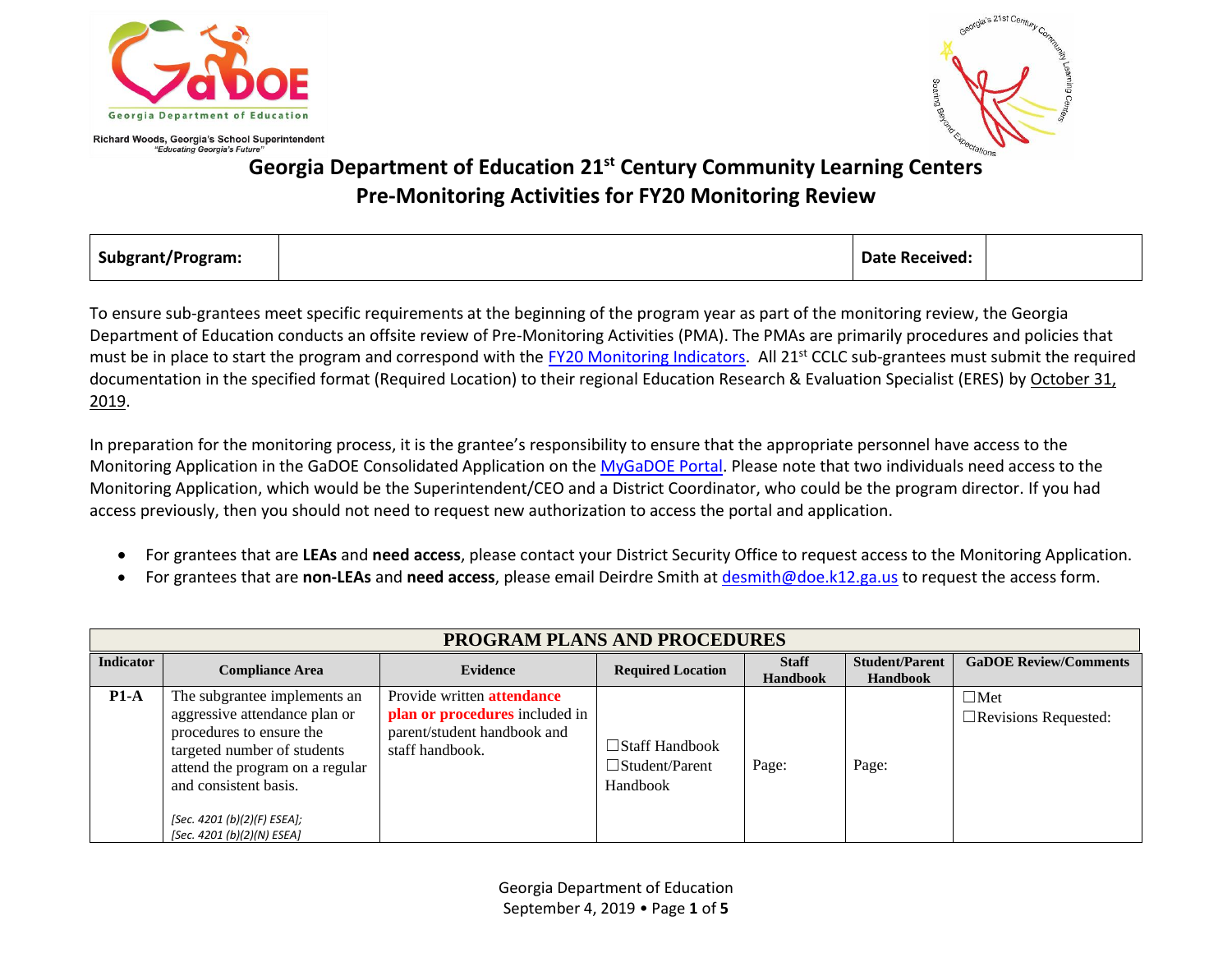| <b>Indicator</b> | <b>Compliance Area</b>                                                                                                                                                                                                                                                                                   | <b>Evidence</b>                                                                                                                                                                                    | <b>Required Location</b>                                 | <b>Staff</b><br><b>Handbook</b> | <b>Student/Parent</b><br>Handbook | <b>GaDOE Review/Comments</b>                 |
|------------------|----------------------------------------------------------------------------------------------------------------------------------------------------------------------------------------------------------------------------------------------------------------------------------------------------------|----------------------------------------------------------------------------------------------------------------------------------------------------------------------------------------------------|----------------------------------------------------------|---------------------------------|-----------------------------------|----------------------------------------------|
| $P1-B$           | The subgrantee has a written<br>emergency preparedness plan<br>that is program/site specific to<br>program operating hours/times<br>and has shared this plan with<br>students, parents and staff.<br>[Sec. 4201 (b)(2)(A)(ii) ESEA];<br>[Sec. 4201 (b)(2)(N) ESEA]                                       | Provide copy of <b>emergency</b><br>preparedness plan, specific to<br>program operating hours, for<br>each site included in the<br>student/parent handbook and<br>staff handbook.                  | $\Box$ Staff Handbook<br>□Student/Parent<br>Handbook     | Page:                           | Page:                             | $\square$ Met<br>□Revisions Requested:       |
| $P1-C$           | A. The subgrantee has written<br>procedures for mandated<br>reporting of child abuse and<br>ensures compliance with<br>procedures for mandated<br>reporting of child abuse. The<br>subgrantee has informed<br>program staff of these<br>procedures/protocols.<br>B. The subgrantee has written           | Provide copy of child<br>a.<br>abuse reporting<br>procedures included in<br>staff handbook<br>b. Provide copy of <b>sexual</b><br>harassment reporting<br>procedures included in<br>staff handbook | □ Staff Handbook                                         | Child Abuse<br>Page:            | <b>NA</b>                         | $\Box$ Met<br>□Revisions Requested:          |
|                  | procedures for mandated<br>reporting of sexual<br>harassment and ensures<br>compliance with procedures for<br>mandated reporting of sexual<br>harassment. The subgrantee has<br>informed program staff of these<br>procedures/protocol.<br>[Sec. 4201 (b)(2)(A)(ii) ESEA];<br>[Sec. 4201 (b)(2)(N) ESEA] |                                                                                                                                                                                                    |                                                          | Sexual<br>Harassment<br>Page:   | NA                                | $\Box$ Met<br>□Revisions Requested:          |
| $P1-D$           | The subgrantee utilizes an<br>Acceptable Usage Policy for<br>students and staff that includes<br>internet usage, the transmission<br>of any inappropriate material,<br>and violation of copyright.<br>[Sec. 4201 (b)(2)(A)(ii) ESEA];<br>[Sec. 4201 (b)(2)(N) ESEA]                                      | Provide copy of <b>Acceptable</b><br><b>Usage Policy included in</b><br>student/parent handbook and<br>staff handbook                                                                              | □ Staff Handbook<br>$\square$ Student/Parent<br>Handbook | Page:                           | Page:                             | $\square$ Met<br>$\Box$ Revisions Requested: |
| $P1-E$           | The subgrantee establishes<br>clear standards for student                                                                                                                                                                                                                                                | Provide copy of <b>behavior</b><br>management plan included in                                                                                                                                     | □ Staff Handbook                                         | Page:                           | Page:                             | $\square$ Met<br>$\Box$ Revisions Requested: |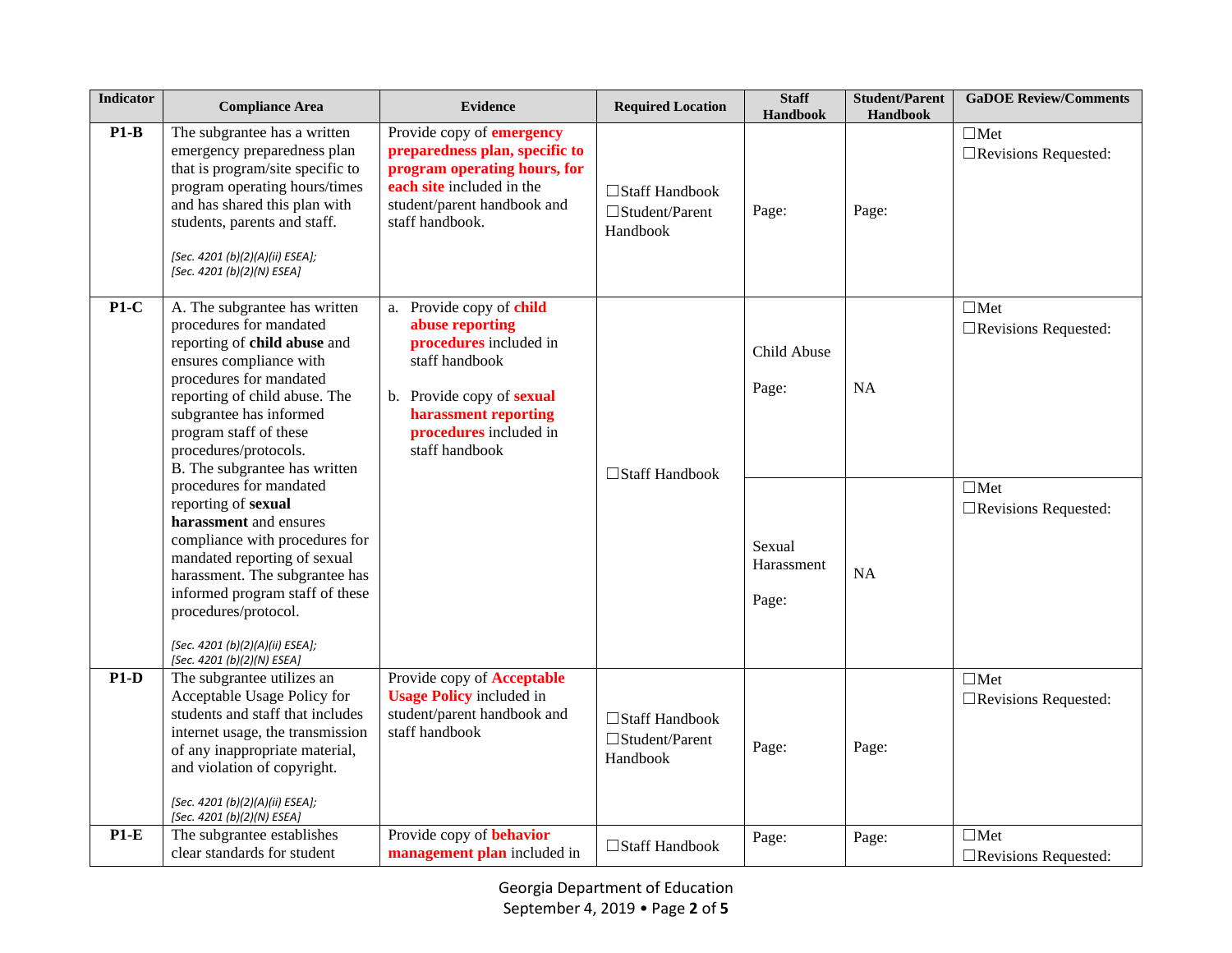| <b>Indicator</b> | <b>Compliance Area</b>                                                                                                                                                                                                                                                                                                                                                                                                                         | <b>Evidence</b>                                                                                                                                                                                                                                                                      | <b>Required Location</b>                       | <b>Staff</b><br><b>Handbook</b> | <b>Student/Parent</b><br>Handbook | <b>GaDOE Review/Comments</b>              |
|------------------|------------------------------------------------------------------------------------------------------------------------------------------------------------------------------------------------------------------------------------------------------------------------------------------------------------------------------------------------------------------------------------------------------------------------------------------------|--------------------------------------------------------------------------------------------------------------------------------------------------------------------------------------------------------------------------------------------------------------------------------------|------------------------------------------------|---------------------------------|-----------------------------------|-------------------------------------------|
|                  | behavior and follows written<br>policy, plan or protocol for<br>encouraging and enforcing<br>positive student behavior,<br>which are communicated to<br>students, all staff, and parents.<br>[Sec. 4201 (b)(2)(N) ESEA]                                                                                                                                                                                                                        | parent/student handbook and<br>staff handbook                                                                                                                                                                                                                                        | □Student/Parent<br>Handbook                    |                                 |                                   |                                           |
| P <sub>2</sub>   | The subgrantee implements a<br>recruitment plan that targets the<br>student population(s) and their<br>families as identified in the<br>approved grant application.<br>[Sec. 4201 (b)(2)(F) ESEA];<br>[Sec. 4201 (b)(2)(N) ESEA]                                                                                                                                                                                                               | Provide copy of <b>recruitment</b><br>plan. Recruitment Plan<br>narrative for the target<br>population(s) should include<br>students with special needs and<br>private school students.<br>Recruitment plan is included in<br>parent/student handbook and<br>staff handbook.         | □Staff Handbook<br>□Student/Parent<br>Handbook | Page:                           | Page:                             | $\Box$ Met<br>□Revisions Requested:       |
| <b>P9</b>        | The subgrantee provides<br>professional learning<br>opportunities for staff directly<br>related to the success of the<br>program.<br>[Sec. 4201 (b)(2)(N) ESEA]                                                                                                                                                                                                                                                                                | Provide professional learning<br>plan/schedule for the year and<br>summer (if summer is<br>applicable) included in staff<br>handbook                                                                                                                                                 | □Staff Handbook                                | Page:                           | <b>NA</b>                         | $\Box$ Met<br>$\Box$ Revisions Requested: |
| <b>P10</b>       | The program director develops<br>a written plan for conducting<br>and documenting regularly<br>occurring classroom<br>observations, formal mid-year,<br>and formal end-of-year<br>evaluations of all instructional<br>staff and ensures these<br>observations/evaluations are<br>done. Feedback is given to staff<br>on a regular basis (minimum of<br>two instances) for continuous<br>performance improvement.<br>[Sec. 4201 (b)(2)(N) ESEA] | Provide a current, written copy<br>of classroom observation,<br>formal mid-year and formal<br>end-of-year evaluation plan<br>included in the staff handbook.<br>Plan should specify who<br>completes observations and<br>evaluations, how often, and<br>when they will be completed. | $\Box$ Staff Handbook                          | Page:                           | NA                                | $\Box$ Met<br>$\Box$ Revisions Requested: |
| <b>P11</b>       | A. The subgrantee uses a<br>formal process for regular and<br>effective communication                                                                                                                                                                                                                                                                                                                                                          | Provide a written<br>communication plan that<br>incorporates sections A-D of                                                                                                                                                                                                         | □Staff Handbook                                | Page:                           | NA                                | $\Box$ Met<br>$\Box$ Revisions Requested: |

Georgia Department of Education September 4, 2019 • Page **3** of **5**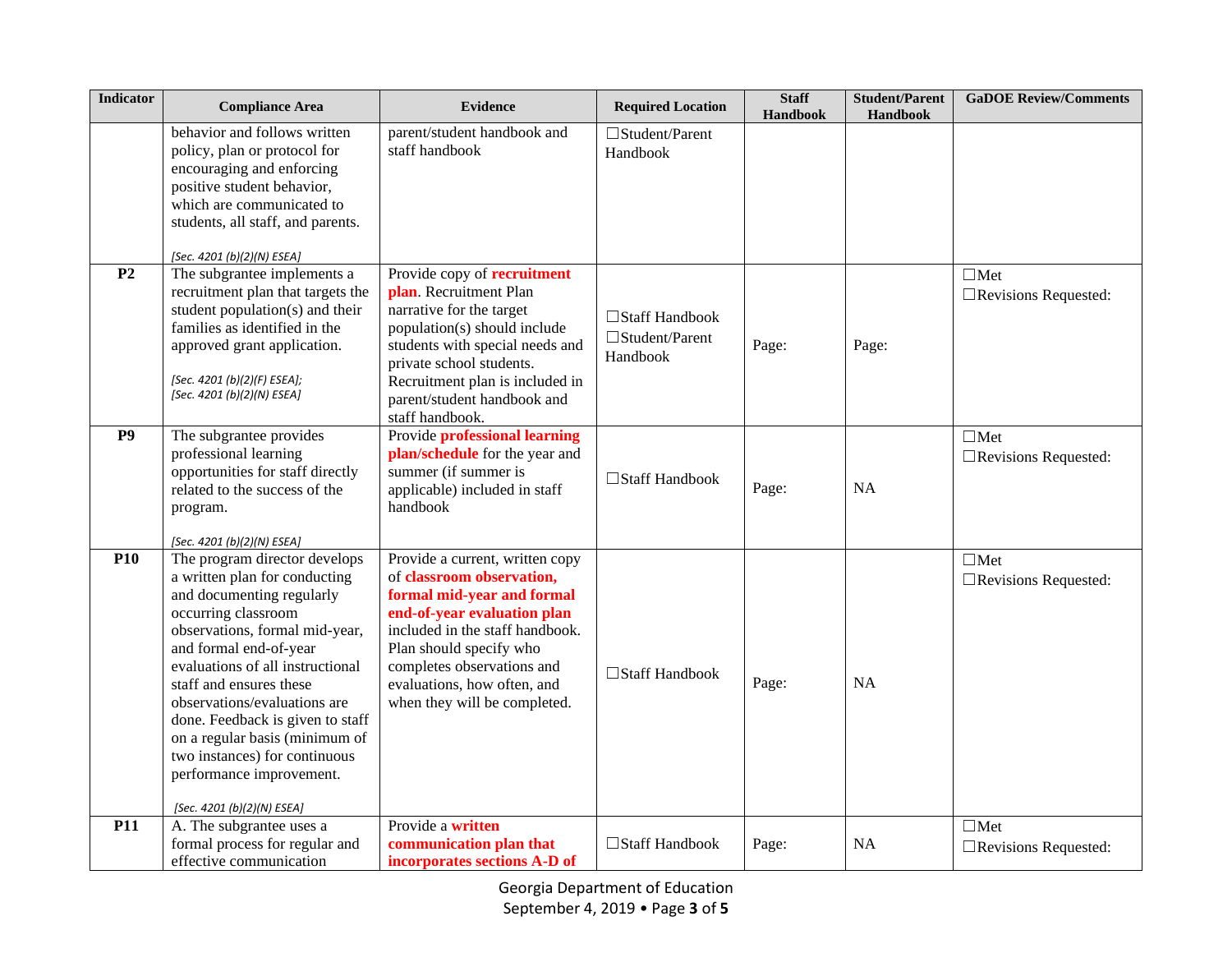| <b>Indicator</b> | <b>Compliance Area</b>                                                                                                                                                                                                                                                                                                                                                                                                                                                                                                                                                                                                                                                                                                                                                                                                                                                        | <b>Evidence</b>                                                                                                                                                                                                                                                                                                                           | <b>Required Location</b>                                      | <b>Staff</b><br><b>Handbook</b> | <b>Student/Parent</b><br><b>Handbook</b> | <b>GaDOE Review/Comments</b>        |
|------------------|-------------------------------------------------------------------------------------------------------------------------------------------------------------------------------------------------------------------------------------------------------------------------------------------------------------------------------------------------------------------------------------------------------------------------------------------------------------------------------------------------------------------------------------------------------------------------------------------------------------------------------------------------------------------------------------------------------------------------------------------------------------------------------------------------------------------------------------------------------------------------------|-------------------------------------------------------------------------------------------------------------------------------------------------------------------------------------------------------------------------------------------------------------------------------------------------------------------------------------------|---------------------------------------------------------------|---------------------------------|------------------------------------------|-------------------------------------|
|                  | between school day<br>instructional staff and 21 <sup>st</sup><br>CCLC instructional staff to<br>coordinate the academic<br>instructional component of the<br>approved program.<br>B. The subgrantee program<br>director and site coordinator(s)<br>communicate regularly and<br>effectively with school<br>principal(s) and administration<br>to coordinate resources and use<br>of school facilities.<br>C. The subgrantee regularly<br>and effectively communicates<br>with parents/guardians of<br>participating students about<br>their behavior, experiences,<br>successes, and challenges.<br>D. The subgrantee provides<br>regular and effective<br>communication to<br>parents/guardians with limited<br>English proficiency in modes<br>that are appropriate and easily<br>understood (if applicable).<br>[Sec. 4201 (b)(2)(D) ESEA];<br>[Sec. 4201 (b)(2)(N) ESEA] | compliance area. Each of the<br>four sections should be easily<br>identifiable within the plan.<br>Note: If no English Learners<br>(EL) students/families currently<br>participate, the program must<br>still include a communication<br>plan within the written<br>communication plan for EL<br>students/families should they<br>enroll. |                                                               |                                 |                                          |                                     |
| P <sub>13</sub>  | The subgrantee provides plans<br>for safely transporting or<br>escorting students to or from<br>program sites and/or activities.<br>[Sec. 4201 (b)(2)(ii) ESEA]<br>[Sec. 4201 (b)(2)(N) ESEA]                                                                                                                                                                                                                                                                                                                                                                                                                                                                                                                                                                                                                                                                                 | Provide written student<br>transportation plan or policy<br>for the 21 <sup>st</sup> CCLC program<br>included in the student/parent<br>handbook and staff handbook.                                                                                                                                                                       | □ Staff Handbook<br>$\Box$ Student/Parent<br>Handbook         | Page:                           | Page:                                    | $\Box$ Met<br>□Revisions Requested: |
| P <sub>14</sub>  | The subgrantee has written<br>procedures for ensuring<br>authorized student pick-up and<br>drop-off as described in<br>parent/student and staff<br>handbooks.                                                                                                                                                                                                                                                                                                                                                                                                                                                                                                                                                                                                                                                                                                                 | Provide written<br>procedures/policies for<br>student pick-up/drop-off<br>included in the student/parent<br>and staff handbook                                                                                                                                                                                                            | $\Box$ Staff Handbook<br>$\square$ Student/Parent<br>Handbook | Page:                           | Page:                                    | $\Box$ Met<br>□Revisions Requested: |